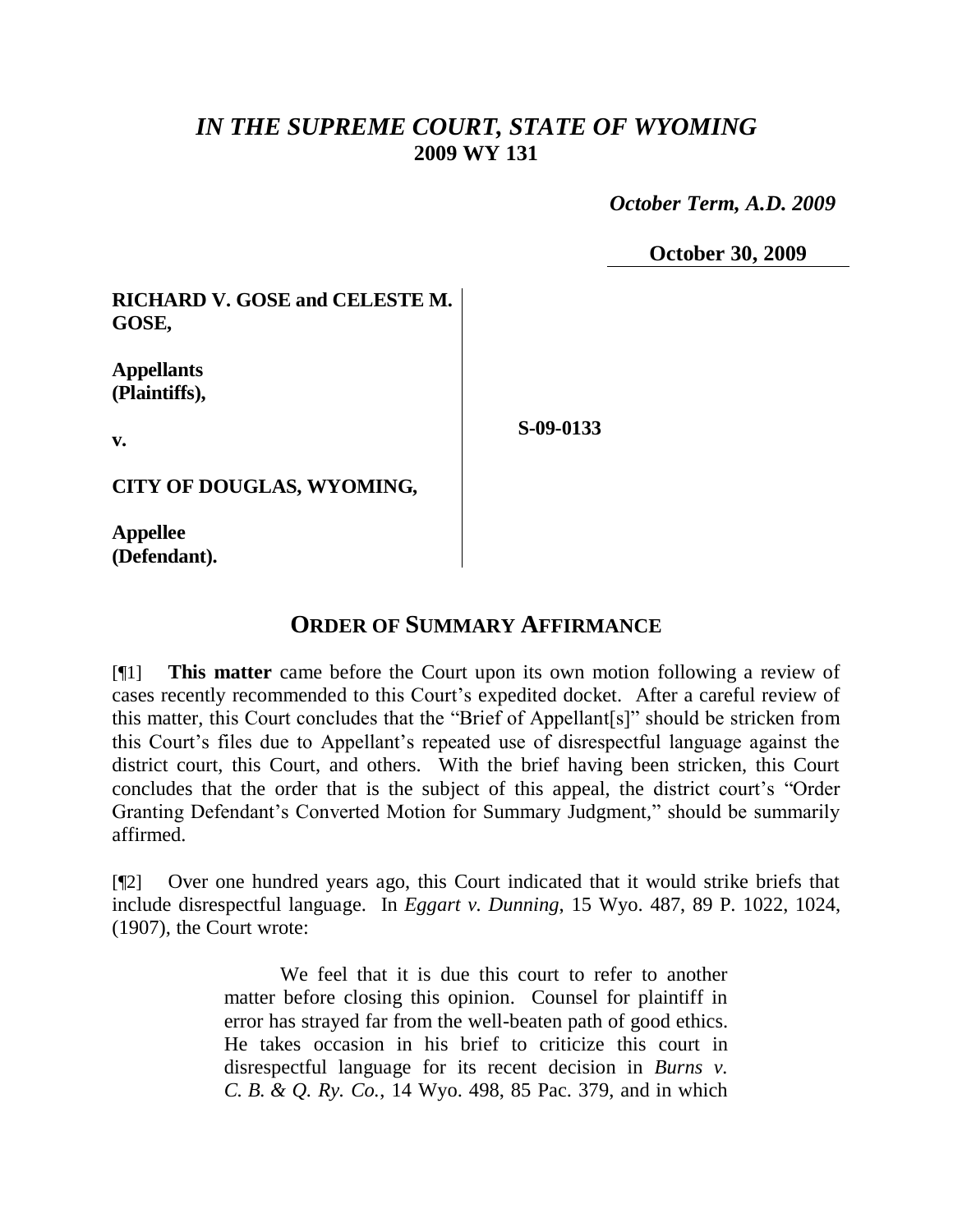case he was counsel for the unsuccessful party. That decision has no bearing upon the questions in this case, and the reference to it with the language used excludes any idea of his act in so doing as being other than gratuitous. This court is not over-sensitive to criticism couched in respectful language, but when a brief is filed, which carries with it language that is disrespectful, whether intentionally so or not, such act is inexcusable. It is due to the attorneys practicing at the bar of this court to say that it has never had occasion to refer to such conduct before. We have refrained from striking the brief from the files, but take this occasion to say that a repetition of such conduct will subject a party to the penalty at least of having his brief stricken from the files.

*See also Application of Stone*, 77 Wyo. 1, 305 P.2d 777, 786, (1957) ("The majority view among state courts is in accord with these Federal cases in holding that the filing of insulting and scurrilous letters or pleadings constitutes a contempt . . . . However, it will be noted that in none of these cases was there a *continued* campaign of invective of the nature sent to this court by the defendant herein").

[¶3] More recently, the Tenth Circuit Court of Appeals has written:

Plaintiff's briefs on appeal do little more than attempt to impugn (without basis) the integrity of the district judge. Such writings are intolerable, and we will not tolerate them. "Due to the very nature of the court as an institution, it must and does have an inherent power to impose order, respect, decorum, silence, and compliance with lawful mandates. This power is organic, without need of a statute or rule for its definition, and it is necessary to the exercise of all other powers." *United States v. Shaffer Equip. Co*., 11 F.3d 450, 461 (6th Cir. 1993). "If the complaint or other pleadings are abusive or contain offensive language, they may be stricken *sua sponte* under the inherent powers of the court." *Phillips v. Carey*, 638 F.2d 207, 208 (10th Cir. 1981) (citing Fed. R. Civ. P. 12(f) ("Upon the court's own initiative at any time, the court may order stricken from any pleading any insufficient defense or any redundant, immaterial, impertinent, or scandalous matter.")). In *Theriault v. Silber*, 579 F.2d 302 (5th Cir. 1978), the court dismissed an appeal with prejudice because the appellant's notice of appeal contained "vile and insulting references to the trial judge." Although recognizing the leniency typically given to pro se plaintiffs, the court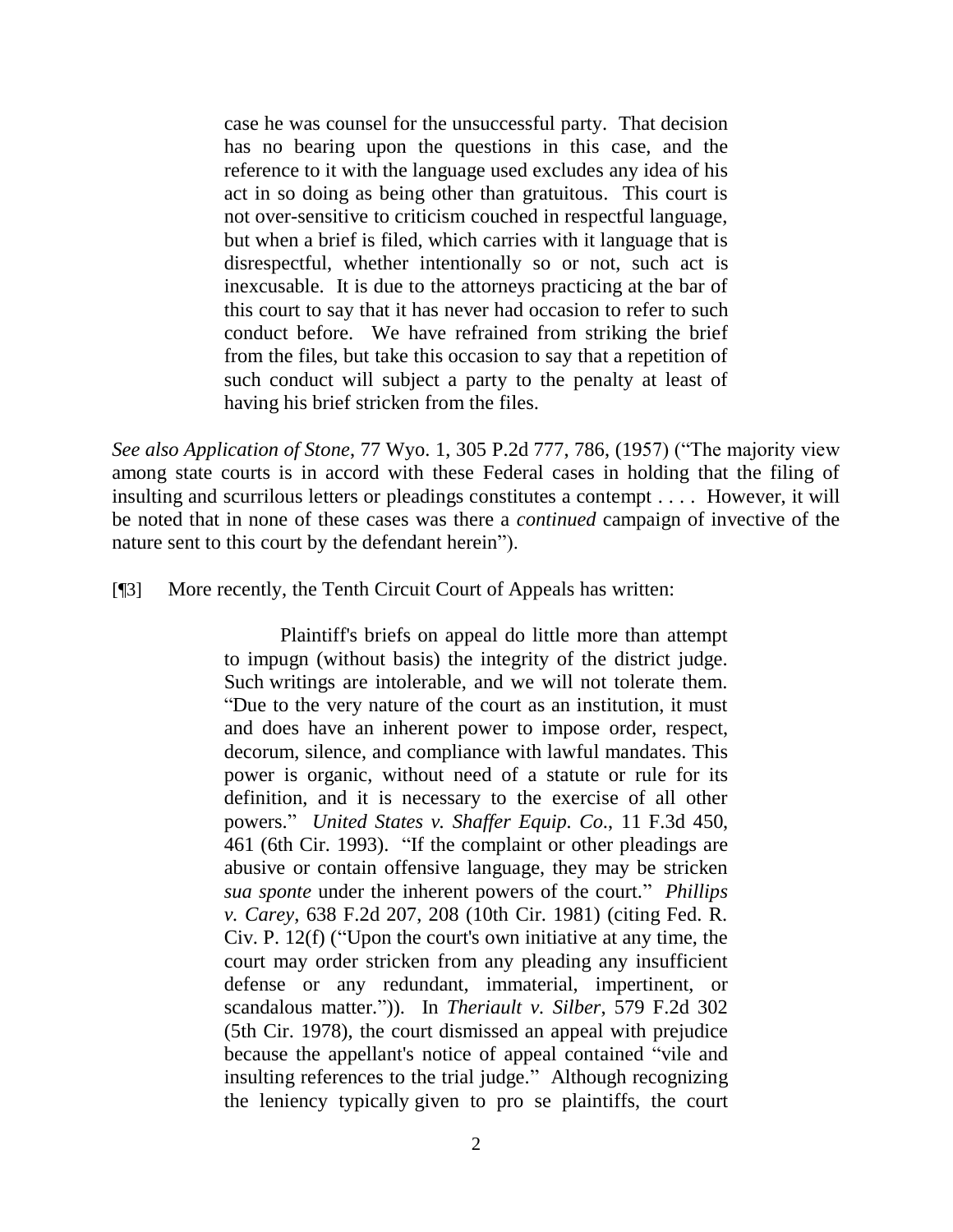stated: "This court simply will not allow liberal pleading rules and pro se practice to be a vehicle for abusive documents. Our pro se practice is a shield against the technical requirements of a past age; it is not a sword with which to insult a trial judge." *Id*. at 303. *See also Carrigan v. California State Legislature*, 263 F.2d 560, 564 (9th Cir. 1959) ("Perhaps the easiest procedure in this case would be to dismiss the entire appeal as frivolous, and strike the briefs and pleadings filed by appellant . . . as either scandalous, impertinent, scurrilous, and/or without relevancy. Undoubtedly such action would be justified by this Court.") A like response is called for in this case.

*Garrett v. Selby, Connor, Maddux & Janer*, 425 F.3d 836, 841 (10th Cir. Okla. 2005).

[¶4] In their brief, the Appellants repeatedly criticize, with disrespectful language, the district court judge who entered the "Order Granting Defendant's Converted Motion for Summary Judgment." Appellants also criticize, with disrespectful language, the district court judge who formerly presided in this matter. In addition, Appellants criticize this Court, although those criticisms pale in comparison to the repeated criticisms of said district court judges. Leaving no stone unturned, Appellants also use their brief as a forum to cast aspersions at the Federal District Court judge who presided over Appellants' federal case. In addition, Appellants include innuendo about the potential for bribing judges. Last but not least, the Appellants criticize the members of a particular religion.

[¶5] While this Court, like any court, must not be over-sensitive to criticism, Appellants' repeated use of disrespectful language goes beyond the bounds of what this Court can be expected to tolerate. This Court concludes that Appellants' brief must be stricken from this Court's file. This Court further concludes that the district court's "Order Granting Defendant's Converted Motion for Summary Judgment" should be summarily affirmed. *Long-Bell Lumber Co. v. Newell*, 91 P. 697, 698 (Okla. 1907) ("The so-called brief is stricken from the record and ordered removed from the files. And, for the reason that the plaintiff in error has failed to file a brief as required by the rules of this court, the appeal is dismissed"); *Tomlinson v. Territory*, 33 P. 950, 955 (N.M. 1893).

[¶6] While a curious onlooker may be interested in the exact nature of Appellants' criticisms and disrespectful language, this Court will not sully this order, or this Court's files, with the language used by Appellants. *Erwin v. Harris*, 254 P. 718, 719 (Okla. 1927) ("We refrain from copying the language used by plaintiff in error in the brief, for the very reason . . . that it is our duty to protect the files of this court from becoming the permanent receptacle of such a document"). Suffice it to say that Appellants' digressions are numerous and improper.